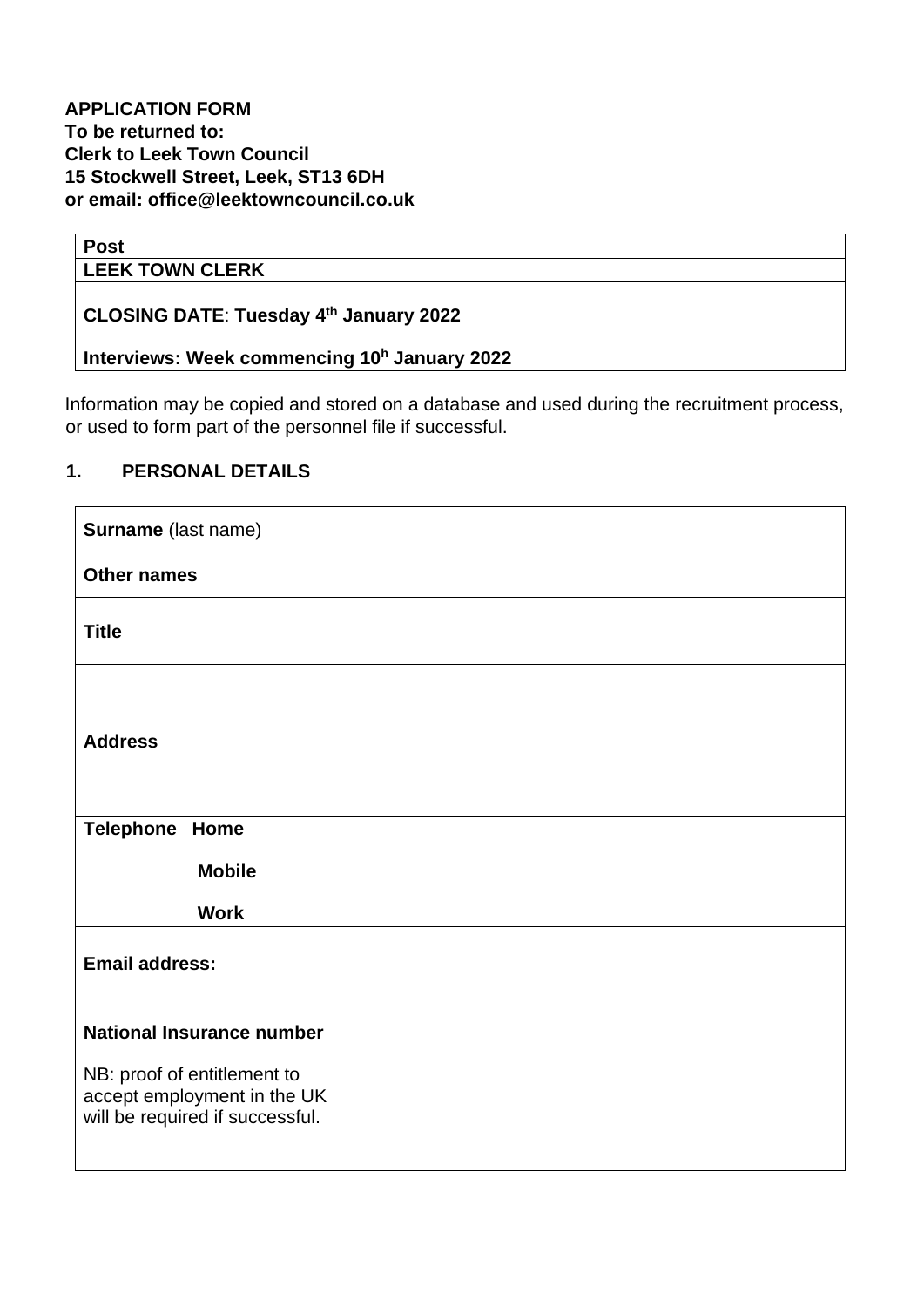### **2. PRESENT EMPLOYER**

| Name and address of current<br>employer        |  |
|------------------------------------------------|--|
| Job title                                      |  |
| Date commenced                                 |  |
| If relevant:<br>Present salary or salary range |  |
| To whom do you report?<br>(Job Title)          |  |
| <b>What period of Notice is</b><br>required?   |  |

**Please outline your main tasks, responsibilities and achievements** (please continue on a separate sheet if necessary)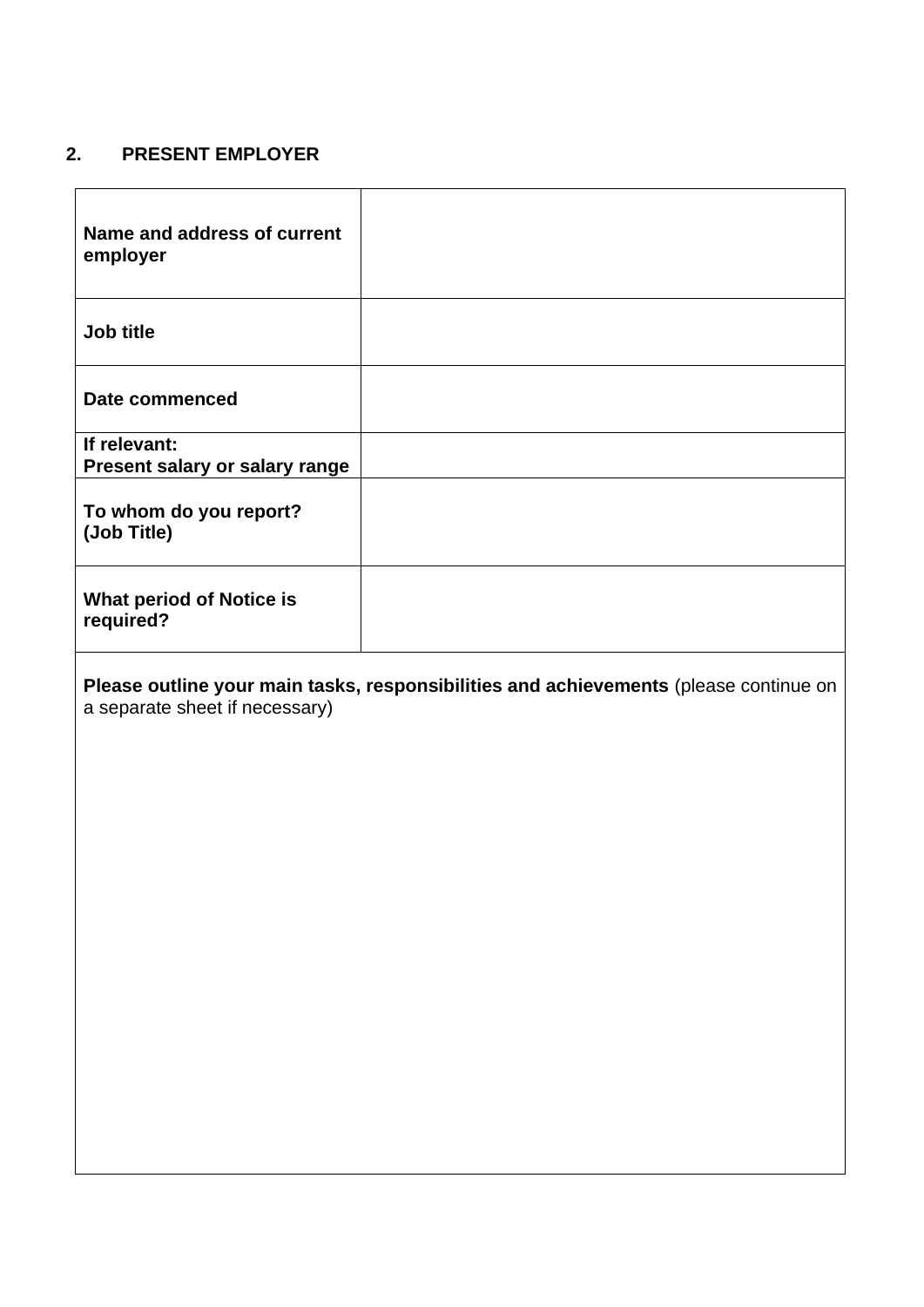#### **3. OCCUPATIONAL HISTORY** (Most recent first) (Please continue on a separate sheet if necessary)

| Employer's Name/Address | Start date | <b>End Date</b> | Job Title and main tasks |
|-------------------------|------------|-----------------|--------------------------|
|                         |            |                 | $\ddot{\phantom{0}}$     |
|                         |            |                 |                          |
|                         |            |                 |                          |
|                         |            |                 |                          |
|                         |            |                 |                          |
|                         |            |                 |                          |
|                         |            |                 |                          |
|                         |            |                 |                          |
|                         |            |                 |                          |
|                         |            |                 |                          |
|                         |            |                 |                          |
|                         |            |                 |                          |
|                         |            |                 |                          |
|                         |            |                 |                          |
|                         |            |                 |                          |
|                         |            |                 |                          |
|                         |            |                 |                          |
|                         |            |                 |                          |
|                         |            |                 |                          |
|                         |            |                 |                          |
|                         |            |                 |                          |
|                         |            |                 |                          |
|                         |            |                 |                          |
|                         |            |                 |                          |
|                         |            |                 |                          |
|                         |            |                 |                          |
|                         |            |                 |                          |
|                         |            |                 |                          |
|                         |            |                 |                          |
|                         |            |                 |                          |
|                         |            |                 |                          |
|                         |            |                 |                          |
|                         |            |                 |                          |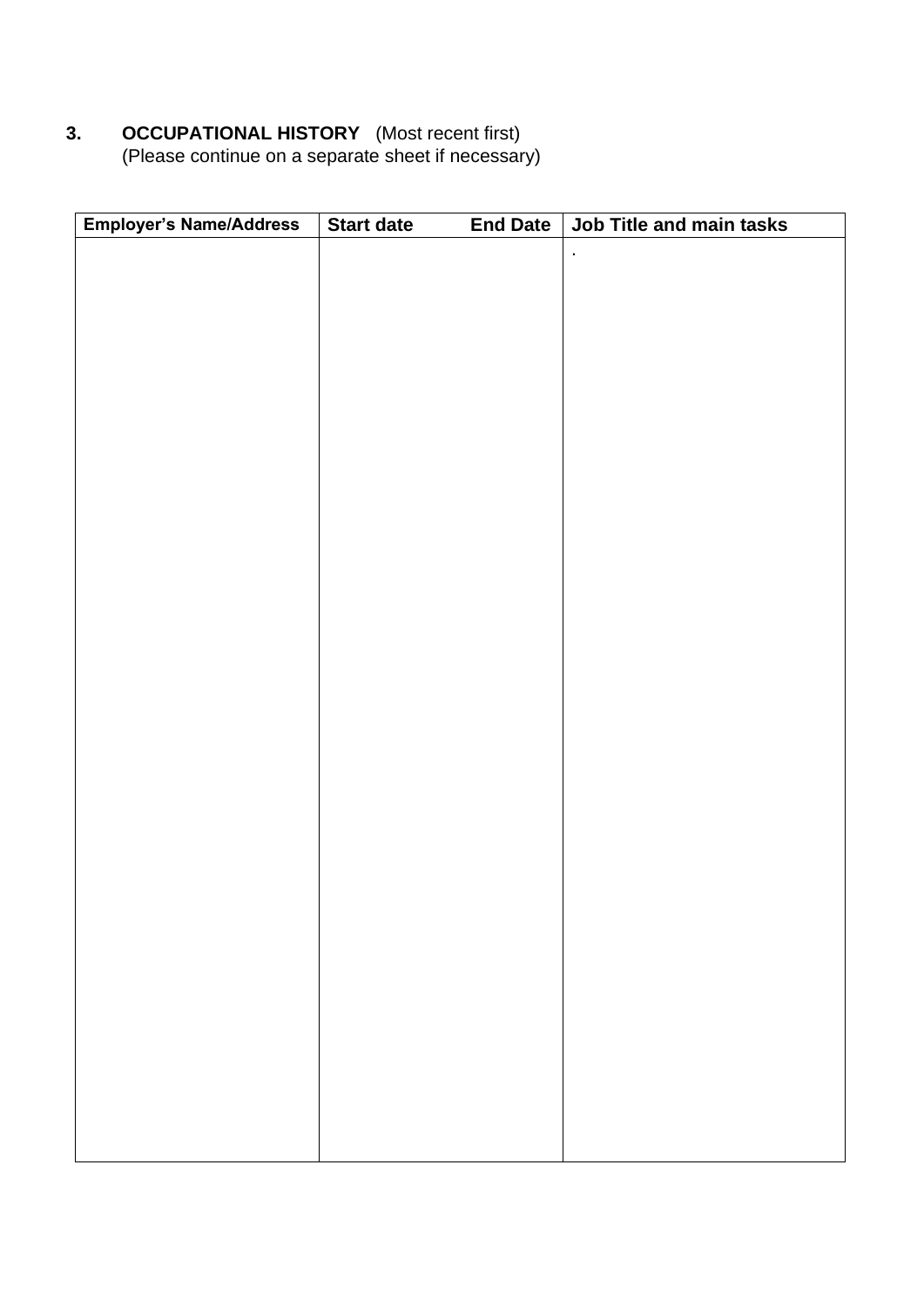| <b>DETAILS OF JOB -RELATED TRAINING</b> (in the past 3 years) |  |
|---------------------------------------------------------------|--|
|                                                               |  |

| <b>Organised by</b> | Date attended |
|---------------------|---------------|
|                     |               |
|                     |               |
|                     |               |
|                     |               |
|                     |               |
|                     |               |
|                     |               |
|                     |               |
|                     |               |

# **5. SECONDARY / FURTHER / HIGHER EDUCATION ATTENDED** (in date order)

| Name of establishment | From | To | <b>Qualification(s)</b><br>awarded (Subject and<br>level) | Date of award |
|-----------------------|------|----|-----------------------------------------------------------|---------------|
|                       |      |    |                                                           |               |
|                       |      |    |                                                           |               |
|                       |      |    |                                                           |               |
|                       |      |    |                                                           |               |
|                       |      |    |                                                           |               |
|                       |      |    |                                                           |               |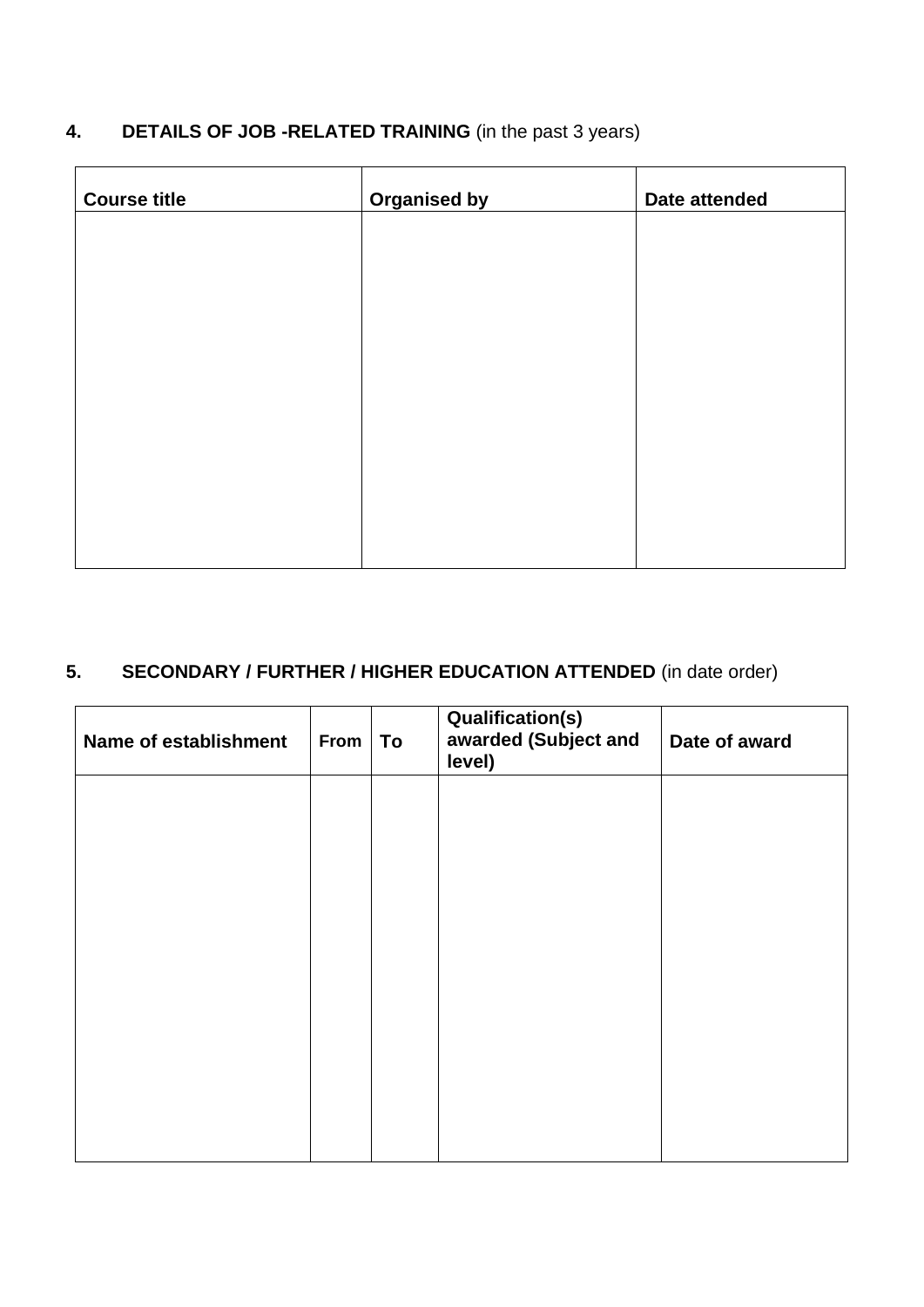### **6. PROFESSIONAL QUALIFICATIONS** and membership of professional bodies.

| Professional Body | Qualification | Date awarded |
|-------------------|---------------|--------------|
|                   |               |              |
|                   |               |              |
|                   |               |              |
|                   |               |              |

### **7. HOBBIES AND OTHER INTERESTS**

# **8. WHY ARE YOU APPLYING FOR THIS POST AND WHAT CAN YOU OFFER IN TERMS OF YOUR ABILITIES / SKILLS / EXPERIENCE/ ACHIEVEMENTS?**

(Please continue on another sheet if necessary)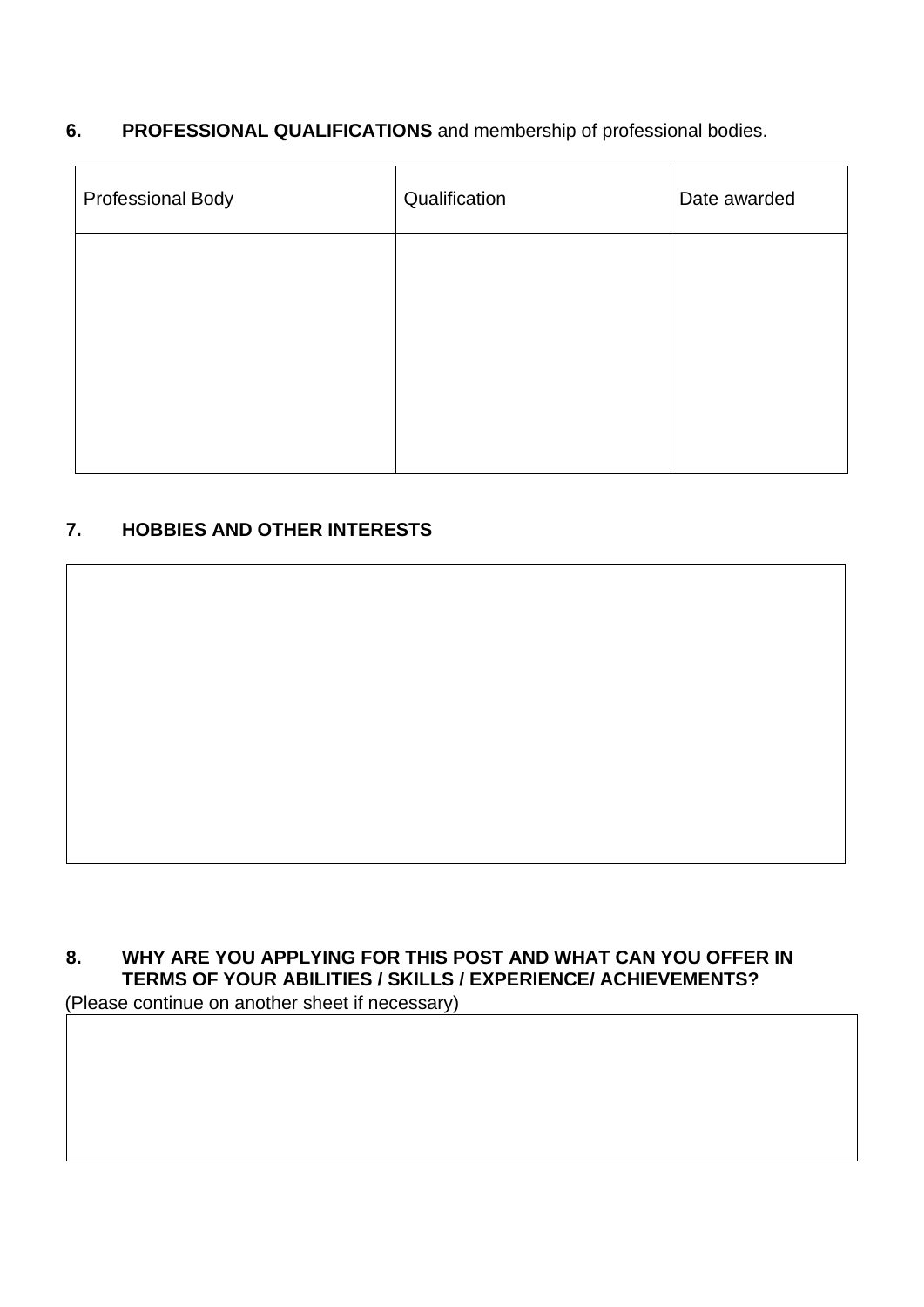#### **9.REFERENCES**

Please give the names and address of two referees. One should be your current, or most recent employer.

IF YOU DO NOT WISH US TO CONTACT THE REFEREES BEFORE FURTHER

DISCUSSION WITH YOU, PLEASE TICK THIS BOX